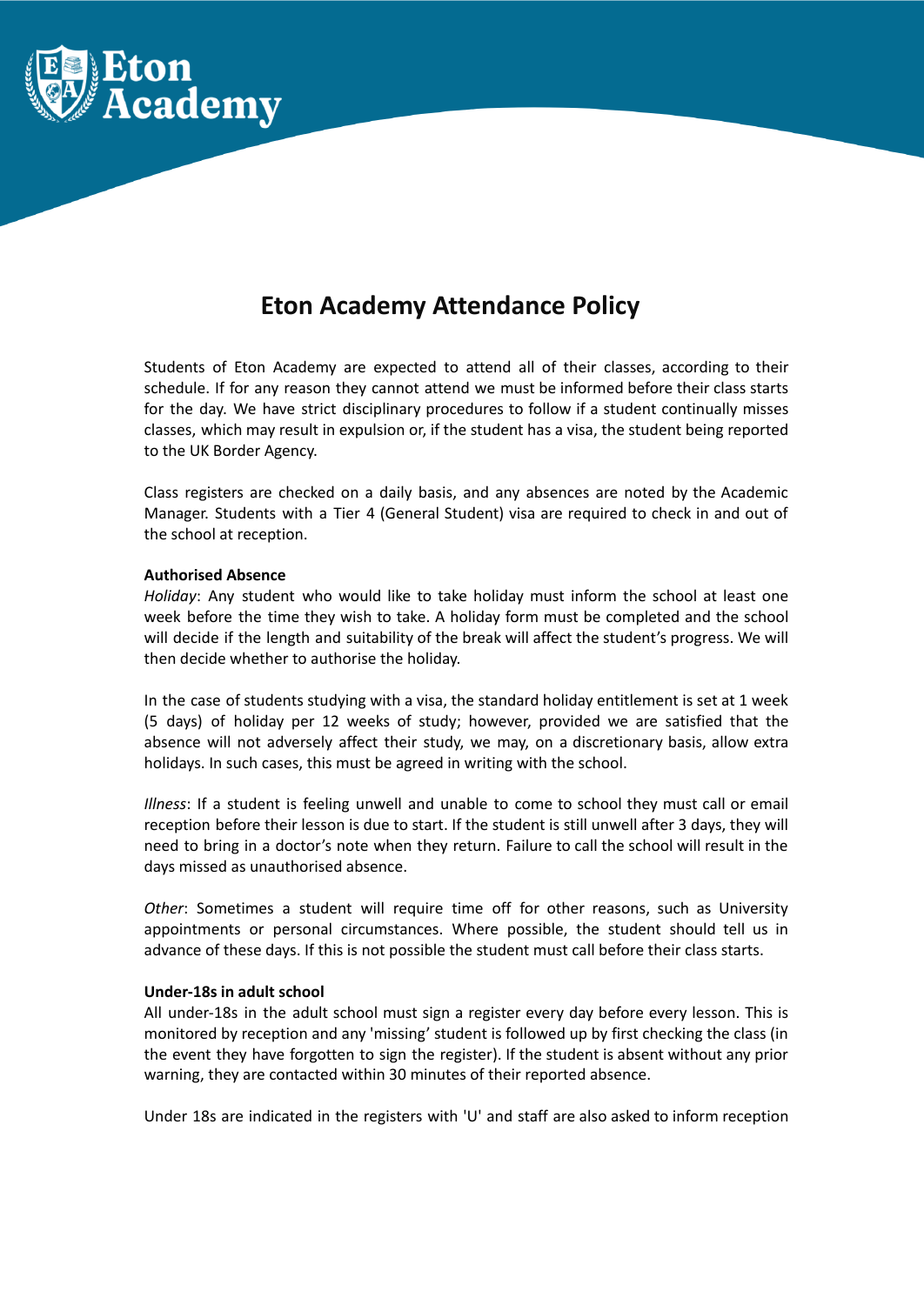

of any absences straight away.

All authorised absence is checked against the Parental Consent Form and/or will be previously agreed by the agent or parent.

# **Unauthorised Absence**

Any day on which the student has not attended any classes and has not informed the school by phone or email as to their non-attendance is counted as an unauthorised absence. If a student has not arrived within 15 minutes of the beginning of class, this will be marked as an unauthorized absence.

The school has strict procedures in place to monitor and act upon unauthorised absences. They are as follows:

# **Consecutive Unauthorised Days of Absence**

If a student misses consecutive days the following action will be taken:

| Day | Action                                                         |
|-----|----------------------------------------------------------------|
| 1   | No action                                                      |
| 2&3 | Telephone call from Office Manager                             |
| 4   | First written warning emailed to student                       |
| 5.  | Agent/Emergency contact is informed of unauthorised absence    |
|     | Second written warning emailed to student                      |
| 10  | Review of student's seriousness towards the school if the stud |

Review of student's seriousness towards the school, if the student has a visa we will contact the UK Border Agency

20 Expulsion from the school

## **Non Consecutive Unauthorised Absence**

If a student's attendance falls below 4 contacts per week, over a number of weeks the following action will be taken:

*Week Action*

2 Verbal warning from Office Manager

3 First written warning given to student and agent/contact informed. Then the student will be required to attend a meeting with the Director of Studies

5 Final written warning given to student. Then the student will be required to attend a meeting with the Principal or Deputy Principal and the agent/contact will be informed

6 Expulsion from school and the UK Border Agency will be informed for visa students.